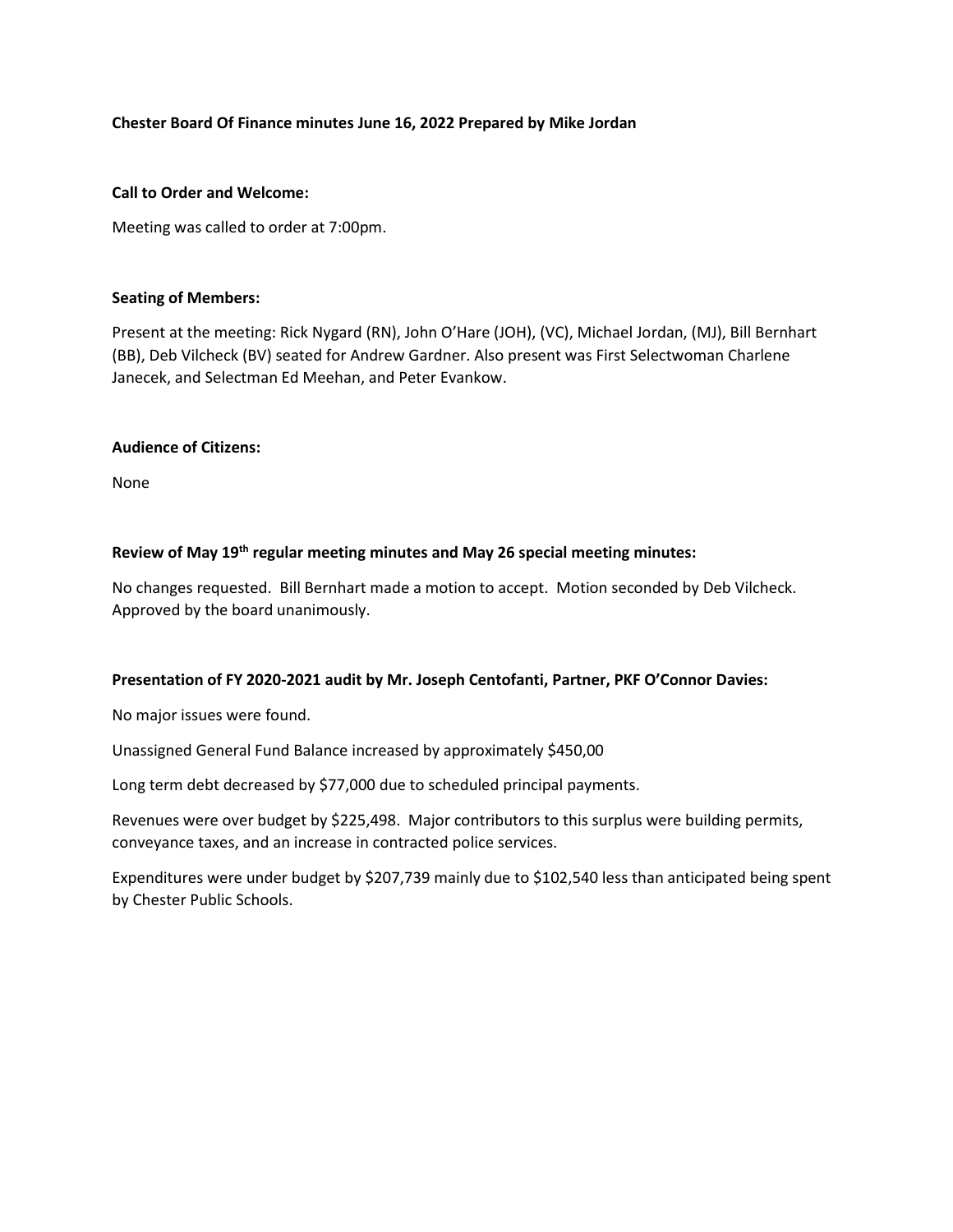### **Review of monthly financials and year-end projections:**

Peter Evankow presented an updated budget status - not many changes from last month.

Skyview Grant for \$104,000 received for cleanup. An assessor placed the value of the Skyview property at \$300,000

#### **ARPA Review:**

### **Chester Land Trust Preservation Project:**

The Chester Land Trust has requested \$25,000 in ARPA funds for remediation of Japanese Knotweed, an invasive species.

Rick Nygard noted that the land trust is technically a private non-profit entity.

Bill added that land trust land is intended to be preserved for public use. Deb mentioned that the land could be deeded to the town in the event of dissolution of the trust, we should verify the structure of the trust.

Use of funds would be for contractors and equipment.

Charlene stated that the funds should be moved to a separate account managed by the town.

Issue tabled pending a presentation by the land trust regarding use of funds and trust structure.

#### **Town Website:**

Town is requesting \$11,500 from ARPA funds for initial setup and development, \$X additional in maintenance following years. Website will be set up such that the town can manage their own content and site structure. Vendor is the same that implemented the Essex, Deep River, and Old Saybrook websites.

Training of town employees was discussed.

John O'Hare made a motion to endorse the \$11,500 expense from the ARPA funds for town website.

Deb Vilcheck seconded the motion.

Motion was approved by the board unanimously.

#### **Town Hall Generator:**

BOS requests \$128,000 from ARPA funds for a full backup generator for the Town Hall. Review of smaller generators showed that anything less costly would not be sufficient to support the anticipated peak load. Allows the town to supplement John Winthrop as a shelter.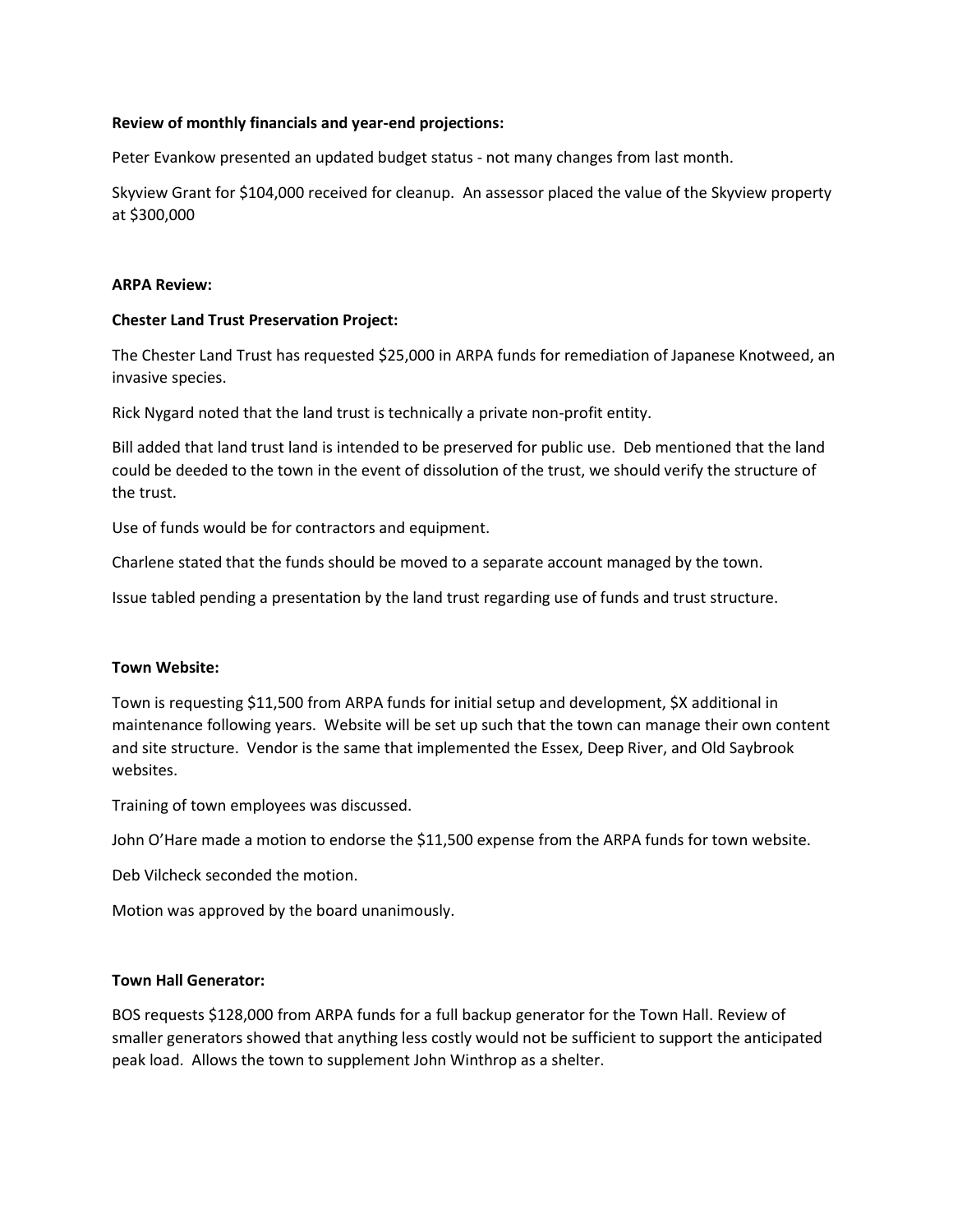Existing generator will be relocated potentially to the town garage, library, meeting house, or 20 Water St.

Bill Bernhart made a motion to approve funding for full service generator for total cost not to exceed \$128,000. Motion was seconded by John O'Hare.

Motion approved by the board unanimously.

# **Town Road Inventory:**

BOS requesting \$30,000 from ARPA funds to have an inventory of the status of all roads to be conducted by an engineering firm. This will maintain information about the composition, drainage condition, annual drainage cleanings, and status of our roads in order to better schedule maintenance and allocate capital. May help to qualify the town for additional grant money for road repairs.

Discussion was had regarding whether this would need to be put out to bid or if it would qualify for an exemption.

John O'Hare made a motion to approve the town expenditure of \$30,000 of ARPA funds for road inventory survey project. Motion was seconded by Mike Jordan

Board Unanimously approved the motion.

# **First Selectwoman's Report:**

Charlene Janecheck updated the board that the town has received grant money to repair the dam on upper Jennings pond. Other dams have been classified as in good condition.

NRCS Project Update: Deadline will be extended and Army Corps of engineers will be engaged on the project soon. Interviewing for Public Works position.

# **Discussion of process for filling vacancies and selecting Chair and Clerk for BoF Adjournment:**

Virginia Carmany's vacancy needs to be filled, Rick Nygard indicated that he would be stepping down at the end of June.

2 individuals have expressed interest, a special meeting of the board of finance will be called in order to interview candidates and discuss replacements.